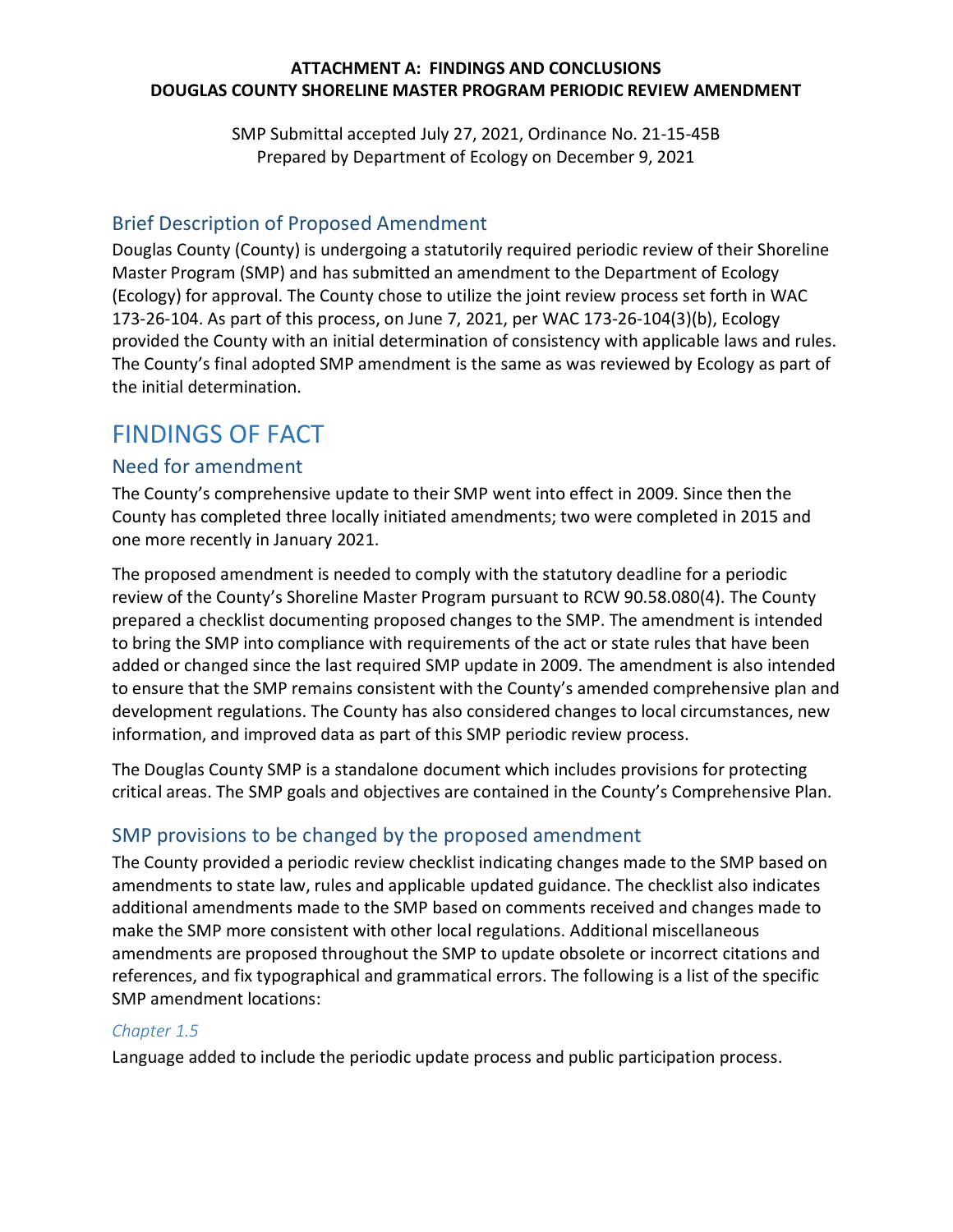#### Attachment A: Findings and Conclusions

Douglas County SMP Periodic Review Amendment, Ordinance No. 21-15-45B

## *Chapter 1.7*

Applicability language has been updated, including a list of activities that are not considered development.

# *Chapter 1.13*

Updated the SMP effective date.

# *Chapter 2.5*

New policy added to balance wildfire safety and fuel reduction with shoreline buffer functions and values to prevent a net loss of ecological function.

# *Chapter 3.10*

Use matrix language has been revised for clarification; language added describing conflict between different regulations and accessory uses.

Multiple changes have been made to the use matrix changing uses from conditional uses to permitted uses. The use categories under which changes have been made include commercial, essential public facilities, moorage, recreational, shoreline stabilization, and utilities.

## *Chapter 4.1*

Addition of mitigation language which has been moved from section 4.3. Language added to expand upon the requirement for a management and mitigation plan. New language has also been added identifying the locations preferred when mitigation is required.

## *Chapter 4.3*

Vegetation clearing requirements for fire prevention have been added.

## *Chapter 5.10*

Moorage requirement regarding the number of slips per dock has been updated for clarity. Regulation has been added to allow for covered moorage for emergency vessels.

## *Chapter 5.11*

New policy added aiming to increase recreational opportunities for those with disabilities. Reference to the accessibility standards for Federal Outdoor Developed Areas added.

## *Chapter 5.12*

New policy added aiming to increase access for those with disabilities consistent with the minimum requirements of the United States Access Board's Accessibility Standards for Federal Outdoor Developed Areas that also maintain shoreline habitat functions and values.

Residential expansion was changed from 25% to 40% and included provision for functional breaks.

## *Chapter 5.13*

Removed density and side yard setback requirements to be consistent with the County zoning requirements.

## *Chapter 6.5*

Updated the SMP effective date.

## *Chapter 7.3.030*

Added language that allows the administrator to elevate a permit application to quasi-judicial review due to the size and scope of the project.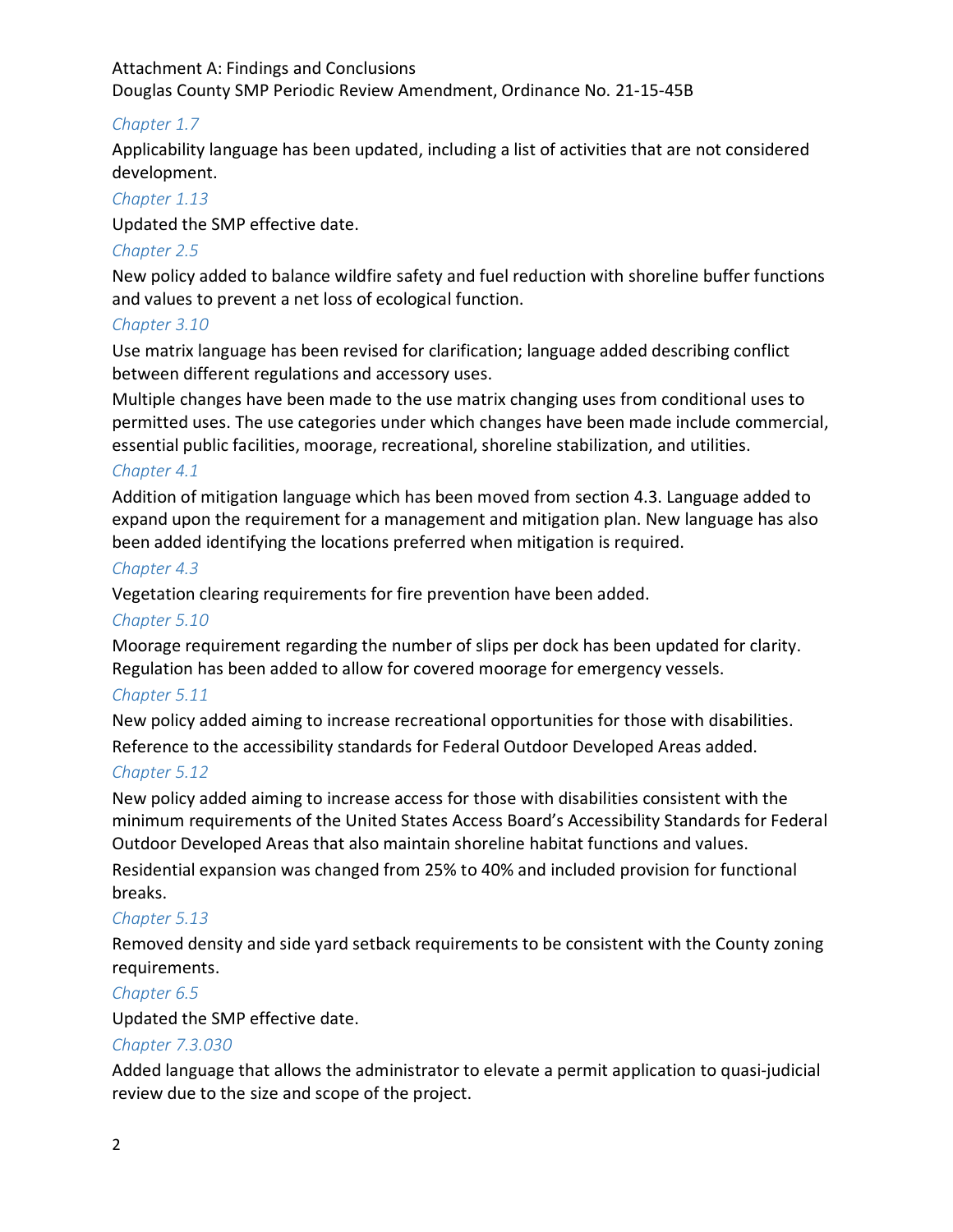# *Chapter 8*

The following definitions have been added or revised: accessory, buffer, cluster development, development, dock, nonconforming use, nonconforming development, nonconforming, lot, and off-site mitigation.

# *Changes made throughout the SMP include:*

- Updates to obsolete or incorrect citations and references
- ⋅ Typographical and grammatical corrections

# Amendment History, Review Process

The proposed amendment originated in a local planning process that began in the fall of 2020. The County prepared a public participation program in accordance with WAC 173-26-090(3)(a) to inform, involve and encourage participation of interested persons and private entities, tribes, and applicable agencies having interests and responsibilities relating to shorelines. The County held a virtual public workshop on September 23, 2020, the Planning Commission also held virtual workshops on March 10, 2021 and April 14, 2021. An important element of the public participation plan is the County's SMP Periodic Review project [website](https://www.douglascountysmp.com/events)<sup>[1](#page-2-0)</sup> where amendment process information and documents were available for review. County staff briefed and/or held workshops with County Commissioners, Planning Commission and provided numerous other opportunities for public comment. The County consulted with Ecology throughout the review process.

The County used Ecology's Periodic Review checklist of legislative and rule amendments to review amendments to chapter 90.58 RCW and department guidelines that have occurred since the SMP was last amended, and determine if local amendments were needed to maintain compliance in accordance with WAC 173-26-090(3)(b)(i). The County reviewed changes to the comprehensive plan and development regulations to determine if the SMP policies and regulations remain consistent with them in accordance with WAC 173-26-090(3)(b)(ii). The County considered whether to incorporate any amendments needed to reflect changed circumstances, new information or improved data in accordance with WAC 173-26- 090(3)(b)(iii).

# *SEPA determination*

The County issued notice of Determination of Non-Significance (DNS) on February 25, 2021 in accordance with the requirements of Chapter 43.21C RCW, the State Environmental Policy Act. This DNS was issued under WAC 197-11-340(2); as such the County allowed for comments on this DNS for the following 14 days. During that period the County received no comments.

# *State Local Joint comment period under WAC 173-26-104*

Ecology and the County held a joint state/local public comment period on the proposed SMP amendment following the procedures outlined in WAC 173-26-104. The comment period began on April 8, 2021 and continued through May 8, 2021. Ecology and the County held a joint public hearing via video conference before the Planning Commission on May 12, 2021.

<span id="page-2-0"></span> <sup>1</sup> https://www.douglascountysmp.com/events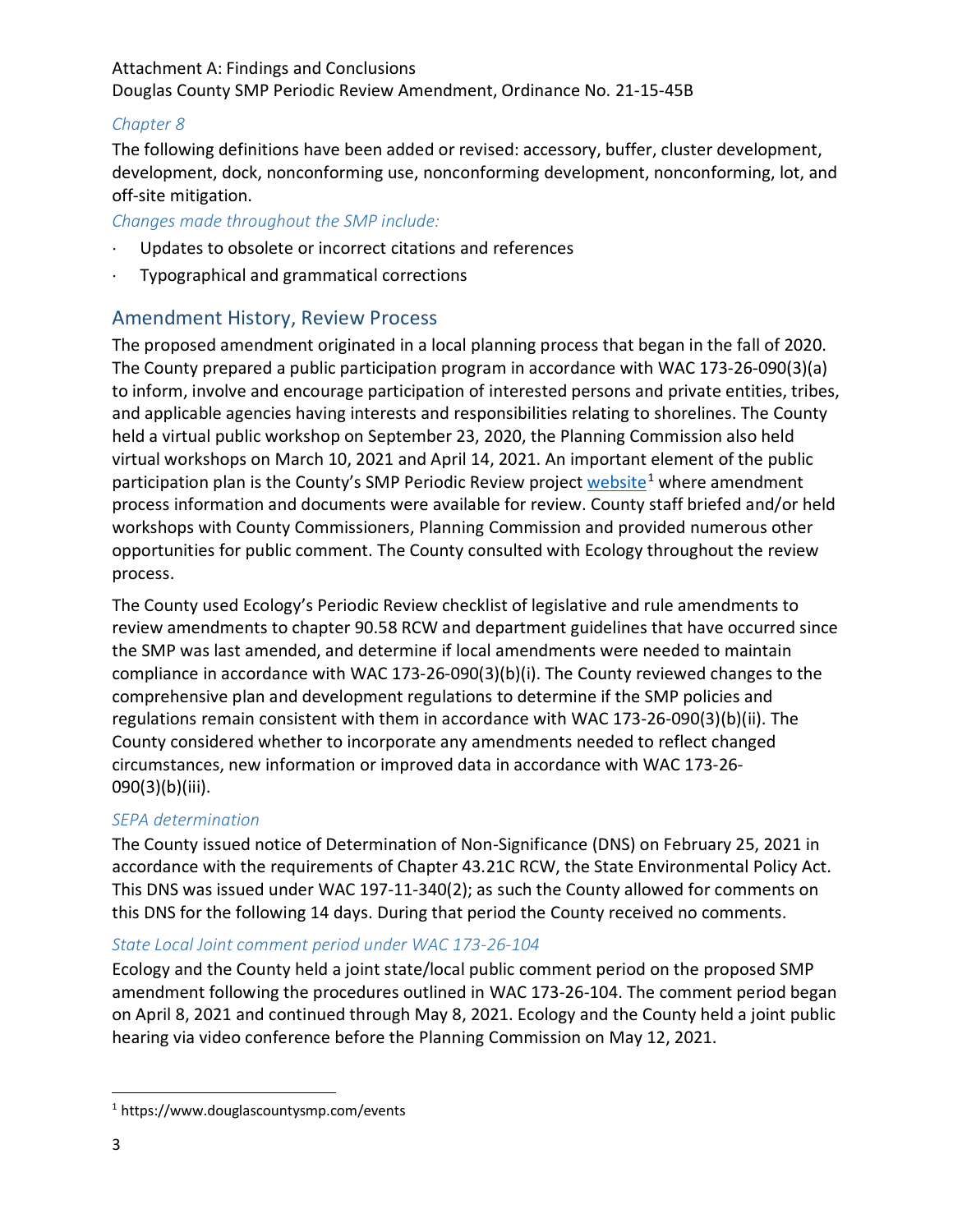The County provided notice to local parties as part of the joint comment period. Affidavits of publication provided by the County indicate notice of the hearing was published on April 8, 2021 in *The Douglas County Empire Press* and *The Wenatchee World* for the comment period and joint public hearing. The County also sent and electronic notice to its interested parties list on April 8, 2021.

Ecology distributed notice of the joint local/state comment period to state interested parties on April 6, 2021. The Confederated Tribes of the Yakama Nation (Yakama Tribe), and The Confederated Tribes of the Colville Reservation (Colville Tribe) were notified on April 6, 2021 by email and letter. No comments were received from the Yakama Tribe during this process. On May 8, 2021 the County received a comment from the Colville Tribe requesting a ten day extension of the comment period followed by a comment letter.

The County record includes all comments received over the course of the local process, including comments submitted before and during the 30-day public comment period as well as oral comments received at the hearing. The County received six (6) written comments, and one (1) person provided oral testimony during this process. These comments came from members of the public, the Washington Department of Fish and Wildlife (WDFW), and the Confederated Tribes of the Colville Reservation.

#### *Comment summary and response*

The County prepared a Comment Matrix to summarize comments and provide the County's response. This Matrix identified fourteen (14) individual comments organized by commenter, topic, and SMP section.

Comments from members of the public identified process questions, requested a decrease in riparian buffers from 100 feet to 50 feet, and suggested language for clarification in multiple sections of the SMP. The verbal testimony given requested clarification on how new functional break language will affect an existing residence. The County responded to questions raised and included some of the suggested language changes, but declined to propose a reduction in the riparian buffers.

WDFW provided two written comment letters, one in March 2021 and the second in April 2021. In the first letter, WDFW identified concerns related to proposed changes to in-water structure standards found in SMP Chapter 5.10(7). After receiving this letter, the County worked with WDFW to re-word the proposed language to clearly identify what types and how many moorage spots are allowed per dock. The April 2021 letter referenced *WDFW PHS Riparian Ecosystems, Volume 1: Science Synthesis and Management Implications and Volume 2: Management Recommendations.* WDFW did not identify any specific SMP language changes for this periodic review, but offered to reach out to discuss how these newer resources can best be applied to the Douglas County landscape. The County response acknowledged this comment and expressed that the County looks forward to continued collaboration with WDFW.

The first comment letter received from the Confederated Tribes of the Colville Reservation requested that the comment period be extended ten days. The County responded by granting an extension of the comment period. The second letter received from the Tribe provides the following recommendations and requests: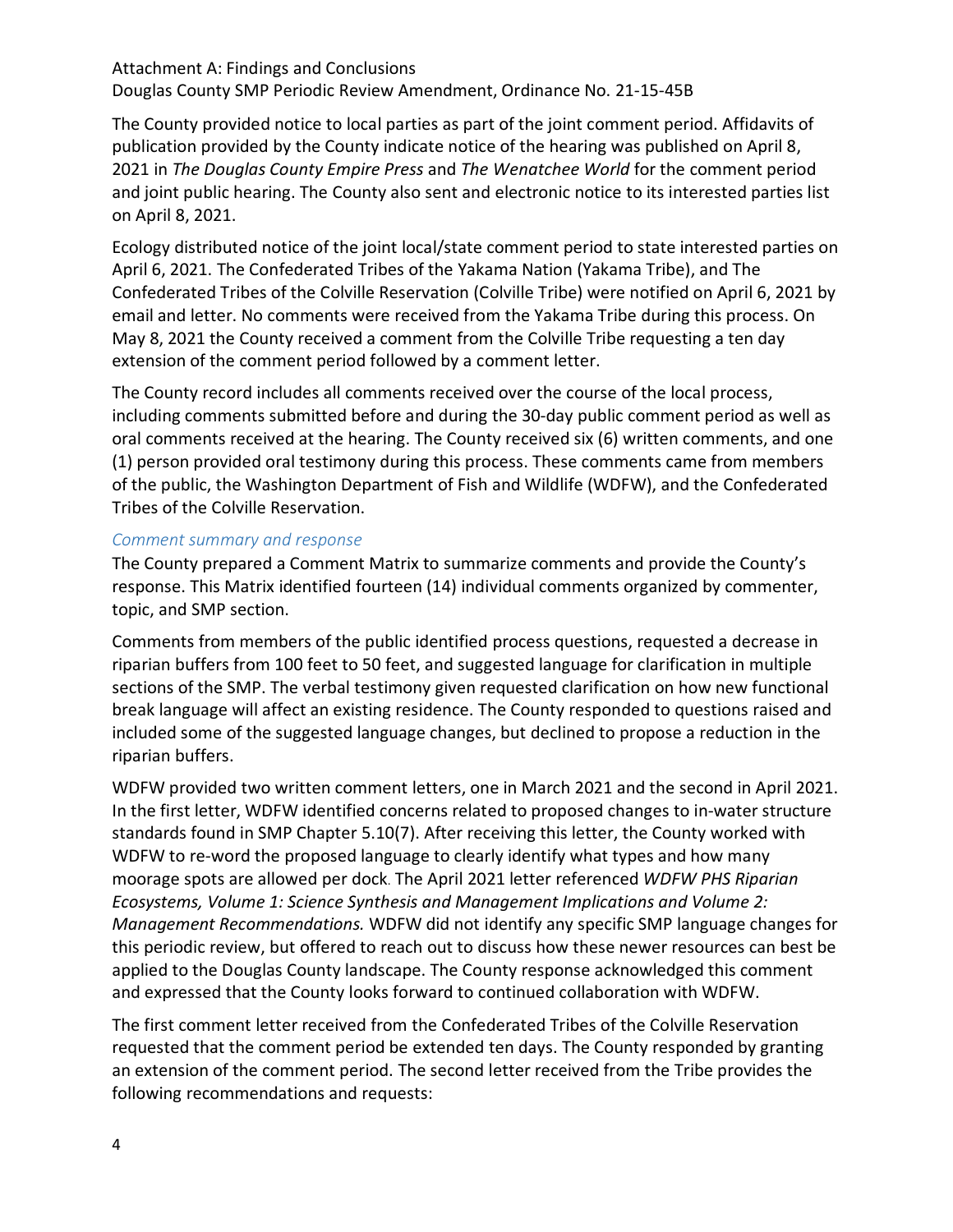Attachment A: Findings and Conclusions

Douglas County SMP Periodic Review Amendment, Ordinance No. 21-15-45B

- 1. Restrict future development in areas at risk from erosion, fires, and flood
- 2. Re-examine and increase buffers or protections around isolated wetland and springs
- 3. Develop programs for citizens to monitor impacts of climate change
- 4. Preserve Colville Tribal and public access to waterways,
- 5. Improve existing definitions for "essential public facilities" and "institutional development," along with the following shoreline environment designations: Natural, Rural Conservancy, Urban Conservancy, Shoreline Residential, and Mixed Use.
- 6. Enhance inter-governmental coordination for land use planning.

After considering these comments and acknowledging appreciation for the feedback, the County found the SMP remains consistent the SMA requirements and proposed no additional modification as a result of these comments.

We understand the Tribes concerns about the ongoing health of the shorelines within Douglas County. We also understand that water resources and habitat connectivity are key issues of concern to the Tribe. In an effort to understand these concerns in the context of the SMA authorities and the SMP policies and regulations we reviewed the existing SMP provisions along with the proposed changes. As a result of this review, we find the following information relevant:

#### *Critical Areas*

The County's SMP includes critical areas protection standards for erosion and flood hazards, in SMP Appendix H Chapter 4 & 6, which restrict new development or uses in these areas and provide for methods to reduce risks. The County added a shoreline use objective to SMP Section 2.5 and regulations to Vegetation Conservation of SMP Section 4.3 which encourages consideration of wildfire safety and fuel reduction as part of the functions and values analysis for new development. The critical areas protection standards within the shoreline jurisdiction are located in SMP Appendix H and do not include special allowances for isolated wetlands or streams/springs. These critical areas are protected by the SMP and would be subject to the buffers.

#### *Citizen Climate Change Monitoring*

The SMA does not require local governments to develop citizen monitoring programs and any program like this would be implemented outside the policy and regulatory framework of the local SMP. We encourage the Tribes to continue to work together with the County to explore ideas for how they might create and fund a monitoring program that could help inform future updates to the Douglas County SMP.

#### *Colville Tribes and Public Access*

Consistent with RCW 90.58.0[2](#page-4-0)0 the County's SMP includes policies and goals<sup>2</sup> to increase public access to publically owned shorelines. Sections 4.4 Archaeological and historical resources and 4.6 Public access provide additional policies and regulations to encourage compatible access to historic sites, requires public access as part of new developments (with the exception of single-

<span id="page-4-0"></span> <sup>2</sup> Douglas County SMP Section 2.2 Public access element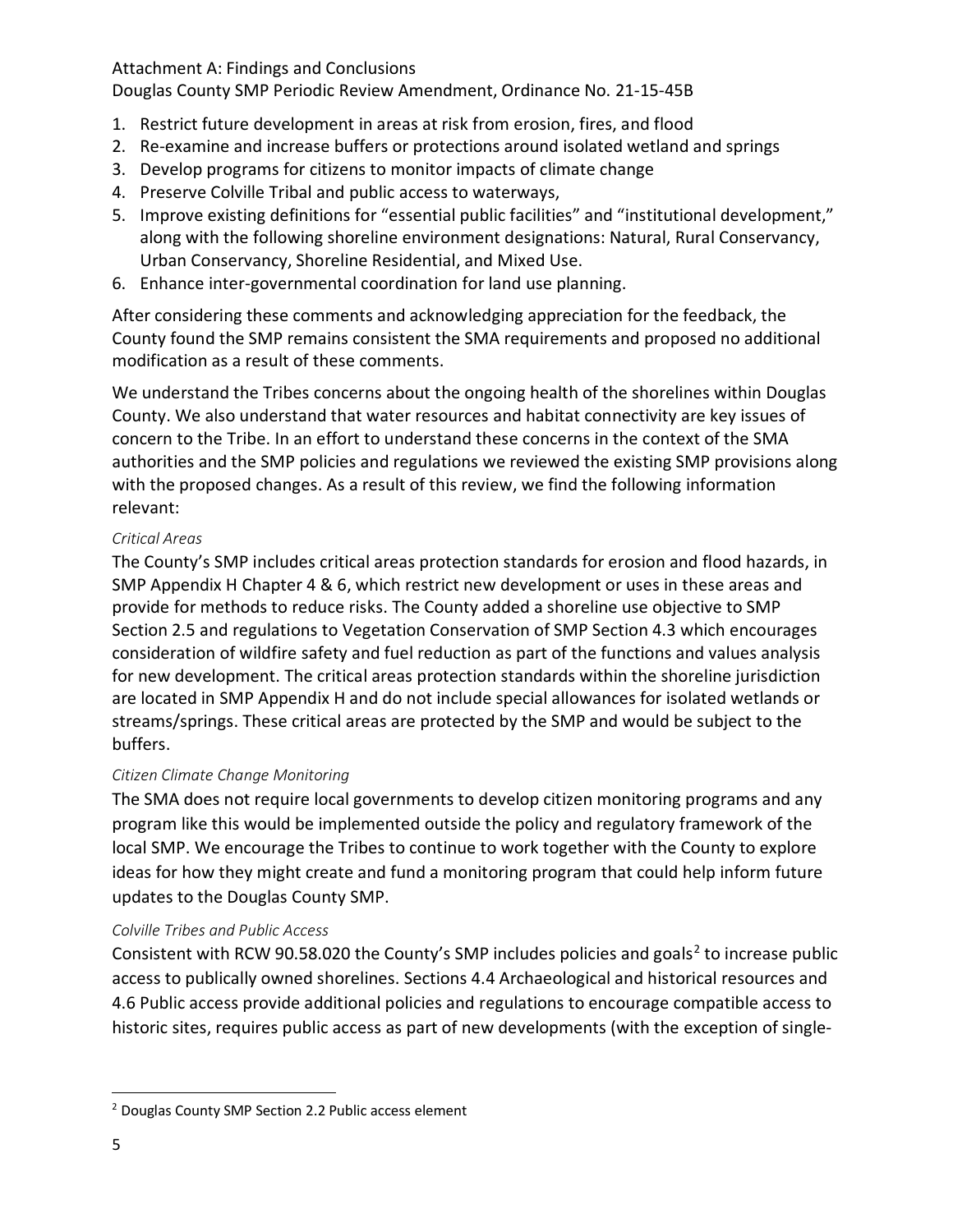family residential) and ensure that new development and uses will not adversely impact existing access points.

## *Definitions*

The County's definition for "essential public facilities" appears consistent with the Growth Management Act section on this topic found in RCW 36.70A.200 and the SMA has no other definition for this term. The SMA and guidelines do not include a required definition for "institutional development," but the existing definition in the SMP appears clear as it applies to public and private schools, libraries, police, fire, and community centers, excluding essential public facilities.

SMP Chapter 3 Shoreline Environment Designations (SEDs) contains the description for each SED (Natural, Urban Conservancy, Rural Conservancy, Shoreline Residential, and Mixed Use) along with SED polices and designation criteria. The commenter requests that SED definitions in Chapter 8 be improved. Ecology finds that the necessary level of detail for each SED is appropriately included in the body of the SMP within Chapter 3.

The County's SMP allows for development and ensures protection of critical areas as required by the SMA. The SMP definitions are consistent with the appropriate GMA and SMA standards as necessary for effective implementation of the SMP. At this time, Ecology finds that these comments do not implicate a need for a change to the current amendment to ensure consistency with the SMA or the SMP Guidelines.

## *Inter-Governmental Coordination*

The County's SMP provides numerous provisions which encourage or enable intergovernmental coordination, including:

- Submitted proposals may be forwarded to other local/state/federal or tribal entities with expertise for comment or recommendations<sup>[3](#page-5-0)</sup>,
- Historical/cultural element objectives that call for collaboration with appropriate tribes to ensure protection of cultural and historical sites<sup>4</sup>,
- Ecological protection and critical areas policies which direct the County to seek input from and coordinate with tribes on development proposals occurring within or near wetlands and other important habitats<sup>[5](#page-5-2)</sup>,
- SMP Section 4.4 Archaeological and historic resources directs the County to work with tribal, state, federal, and other local governments to protect and preserve significant local historic, cultural, and archaeological sites.

Ecology finds the SMP already contains provisions that encourage inter-governmental coordination and provide opportunities for tribal comment or input during SMP amendments and shoreline permit reviews.

## *Summary*

<span id="page-5-0"></span> <sup>3</sup> Douglas County SMP Appendix H Chapter 3 Critical Areas – Fish and Wildlife Habitat Conservation Areas at 3.030.

<span id="page-5-1"></span><sup>4</sup> Douglas County SMP Section 2.7

<span id="page-5-2"></span><sup>5</sup> Douglas County SMP Section 4.1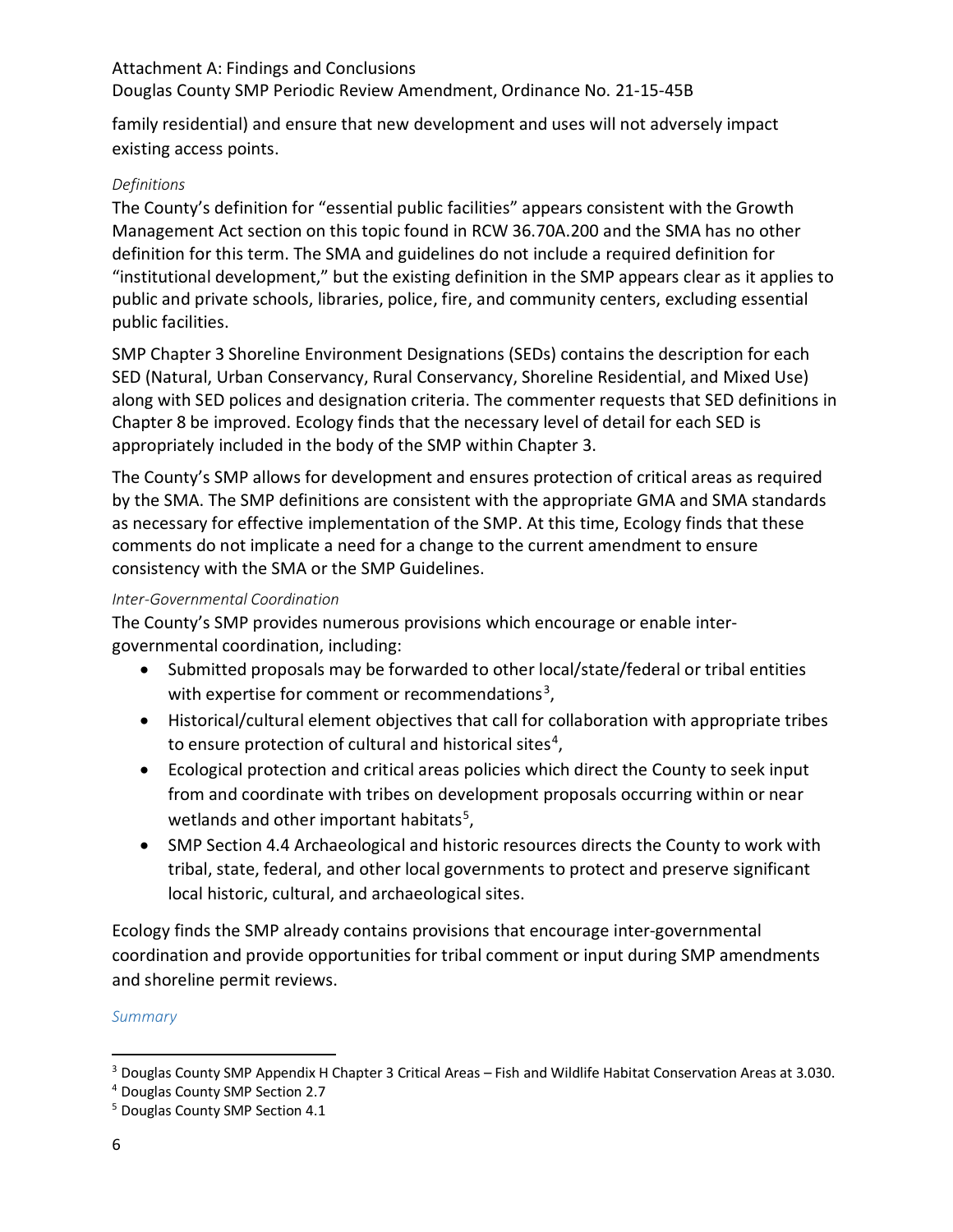# Attachment A: Findings and Conclusions

Douglas County SMP Periodic Review Amendment, Ordinance No. 21-15-45B

Ecology appreciates the level of interest and effort put forth by all commenters in this SMP update. We especially appreciate the Colville Tribes' thorough review which enhanced Ecology's consistency analysis. Ecology has reviewed the comments received along with the County's responses. Ecology finds the County's responses are generally consistent with statutory and rule obligations required of SMP amendments. Ecology finds that the County considered whether to incorporate additional amendments to address issues raised during the comment period.

The County ultimately proposed changes to include suggested text edits, as noted above. These changes were then formally incorporated into the proposed draft SMP prior to initial submittal to Ecology. Therefore, these changes were included in the draft SMP amendment submitted to Ecology for the Initial Determination.

#### *Initial Determination of Consistency*

As part of this review, the County chose to utilize the joint review process set forth in WAC 173- 26-104. After the joint local/state comment period and hearing, and consideration of the comments received, the County submitted the proposed amendment to Ecology for initial review. Ecology is required under WAC 173-26- 104(3)(b) to provide the County with an initial determination of consistency with the policy of the Shoreline Management Act (SMA) and applicable rules.

The proposed SMP amendment package was received by Ecology for initial state review on May 25, 2021. The initial submittal package was determined complete on June 4, 2021. This began Ecology's review and initial determination.

Ecology has reviewed all the comments received during the local and joint review process along with the County's responses. Ecology finds the County considered whether to incorporate any amendments to reflect changed circumstances, new information, or improved data as provided or raised during the comment period. The County has determined, and Ecology concurs, that no additional amendments were warranted based on the significance of the information and the existing SMP provisions<sup>[6](#page-6-0)</sup>.

Ecology issued a written statement of initial concurrence (Ecology's Initial Determination of Consistency), with no required or recommended changes, on June 7, 2021. Based upon this determination, Ecology advised the County to proceed with local adoption. We concluded that we anticipated being able to approve this SMP Periodic Review amendment upon formal submittal per WAC 173-26-110.

# *Final Submittal*

With passage of Ordinance 21-15-45B, on June 29, 2021, the County authorized staff to forward the proposed amendment to Ecology for formal approval. The County's final submittal of the SMP Periodic Review Amendment was received by Ecology on July 9, 2021. The submittal was determined complete on July 27, 2021.

<span id="page-6-0"></span> $6$  WAC 173-26-090(3)(b)(iii)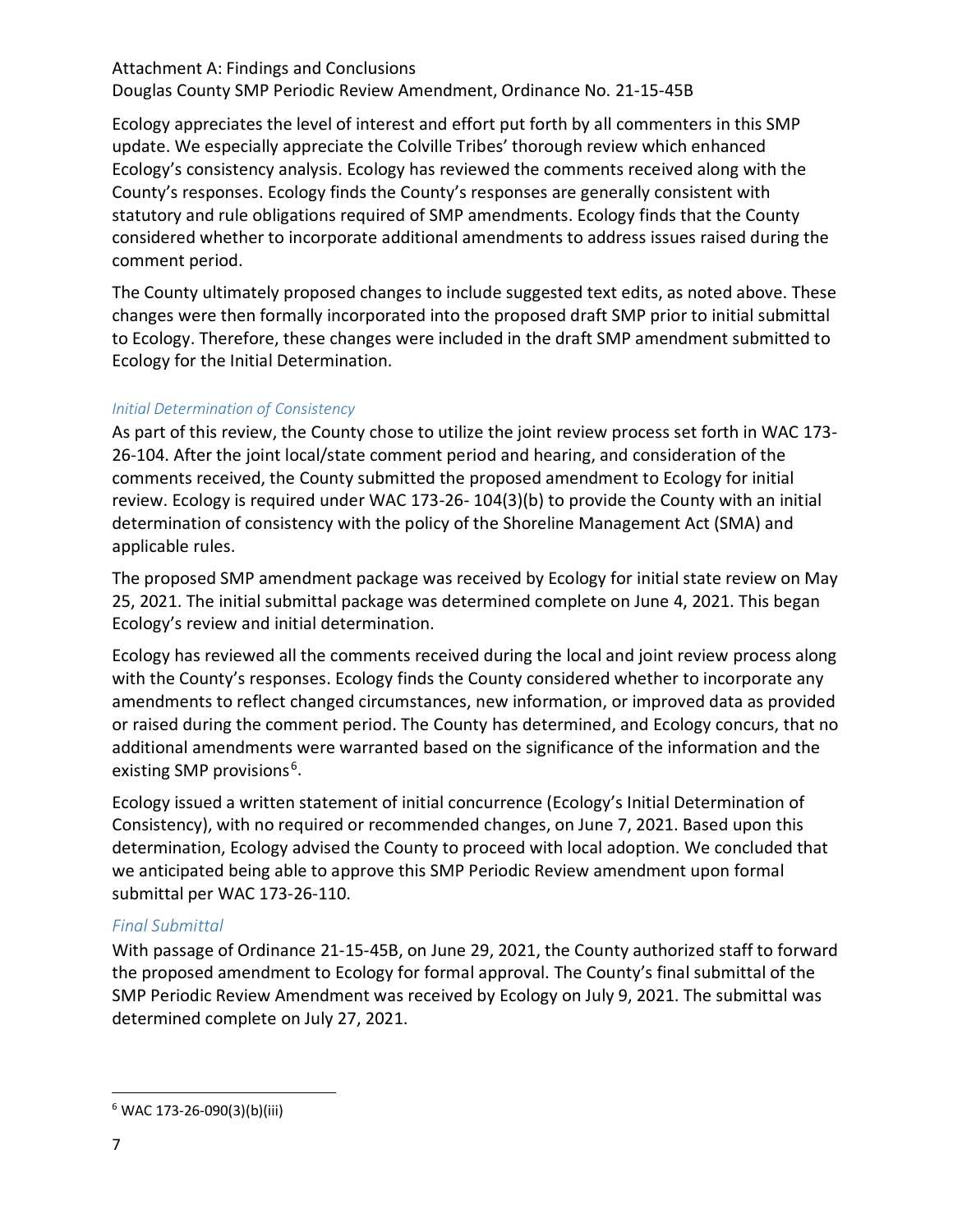At the conclusion of our formal review, Ecology's Director must decide to approve the program as submitted, approve it with required changes and/or recommended changes, or deny approval.

# Periodic Review and SMP Amendment Approval Criteria

### *WAC 173-26-090(2) and (3) Periodic Review requirements and procedures*

The periodic review is distinct from the comprehensive updates required by RCW [90.58.080\(](http://app.leg.wa.gov/RCW/default.aspx?cite=90.58.080)2). The presumption in the comprehensive update process was that all master programs needed to be revised to comply with the full suite of ecology guidelines. By contrast, the periodic review addresses changes in requirements of the act and guidelines requirements since the comprehensive update or the last periodic review, and changes for consistency with revised comprehensive plans and regulations, together with any changes deemed necessary to reflect changed circumstances, new information or improved data. There is no minimum requirement to comprehensively revise shoreline inventory and characterization reports or restoration plans.

The purpose and scope of the periodic review, as established by the act, is to assure that the master program complies with applicable law and guidelines in effect at the time of the review and assure consistency of the master program with the local government's comprehensive plan and development regulations adopted under chapter 36.70A RCW, if applicable, and other local requirements.

The periodic review is a formal public process that starts with public scoping and concludes with elected officials taking formal action after a public hearing. The procedural requirements of WAC 173-26-090(3) establish that the local government must:

**Engage** the public, stakeholders, and tribes - Pursuant to RCW [90.58.130,](http://app.leg.wa.gov/RCW/default.aspx?cite=90.58.130) all reasonable efforts shall be made to inform, fully involve and encourage participation of all interested persons and private entities, tribes, and agencies of the federal, state or local government having interests and responsibilities relating to shorelines of the state and the local master program. Local governments may follow the public participation procedures under either the standard local process outlined in WAC [173-26-100,](https://apps.leg.wa.gov/WAC/default.aspx?cite=173-26-100) or the optional joint review process outlined in WAC [173-](https://apps.leg.wa.gov/WAC/default.aspx?cite=173-26-104) [26-104;](https://apps.leg.wa.gov/WAC/default.aspx?cite=173-26-104)

**Review** the SMP for consistency - This review includes filling out the periodic review checklist, intended to provide a single place for local governments to explain and document their periodic review;

**Revise** (if determined necessary) - If the local government determines an amendment is needed, they revise the SMP through the normal local adoption process;

**Take legislative action** at the local decision making body - Ecology rules clarify that local legislative action is required to complete this periodic review, even when a local government determines that no changes are needed; then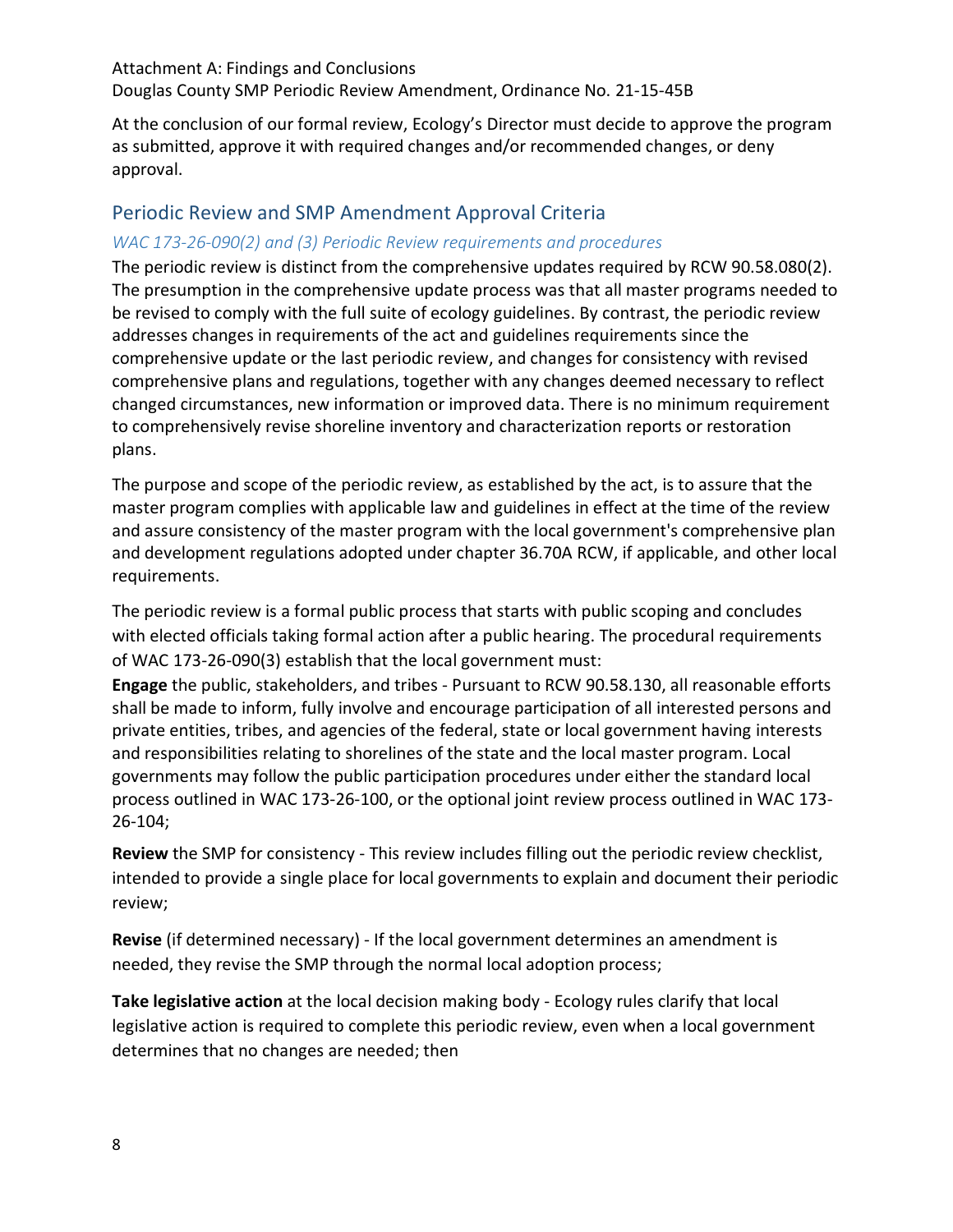**Submit** to Ecology for final action – If the local government determines amendments are needed, the amendment must be submitted to Ecology consistent with WAC [173-26-110.](https://apps.leg.wa.gov/WAC/default.aspx?cite=173-26-110) If the local government determines amendments are not needed they submit the list of requirements found in WAC 173-26-090(3)(d)(ii) to Ecology as part of their Finding of Adequacy.



# *WAC 173-26-090(3)(e) State process for approving period reviews*

Ecology must issue a formal approval of any SMP periodic review amendment or finding of adequacy. This approval affirmatively concludes the periodic review process by:

- Confirming that state review of the local action has occurred;
- Ensuring Ecology followed applicable procedures described in WAC 173-26-120; and
- Establishing a definitive appeal window consistent with RCW [90.58.190.](http://app.leg.wa.gov/RCW/default.aspx?cite=90.58.190)

# *WAC 173-26-201(1) Process to prepare or amend SMP*

This section establishes the following approval criteria for SMP amendments:

All master program amendments are subject to the minimum procedural rule requirements of WAC 173-26-010 through 173-26-160, and approval by Ecology as provided in RCW 90.58.090.

Master program amendments may be approved by Ecology provided:

- The proposed amendment will not foster uncoordinated and piecemeal development of the state's shorelines;
- The amendment is consistent with all applicable policies and standards of the act;
- All requirements for public notice and consultation have been satisfied; and
- Master program guidelines analytical requirements and substantive standards have been satisfied, where they reasonably apply to the amendment. All master program amendments must demonstrate that the amendment will not result in a net loss of shoreline ecological functions.

The periodic review checklist and SMP submittal worksheet can be used to document the proposed amendment meets all the above criteria.

# *WAC 173-26-120 State process for approving/amending SMPs*

Ecology must first determine if the SMP amendment submittal was complete pursuant to WAC 173-26-104 and WAC 173-26-110. Ecology must then:

- Make written findings and conclusions regarding the consistency of the proposal with the policy of RCW 90.58.020 and the applicable guidelines. Ecology shall approve those parts of a master program relating to shorelines unless it determines that the submitted parts are not consistent with the policy of RCW [90.58.020](http://app.leg.wa.gov/RCW/default.aspx?cite=90.58.020) and the applicable guidelines.
- Either approve the proposal as submitted, recommend specific changes necessary to make the proposal consistent with chapter [90.58](http://app.leg.wa.gov/RCW/default.aspx?cite=90.58) RCW policy and its applicable guidelines,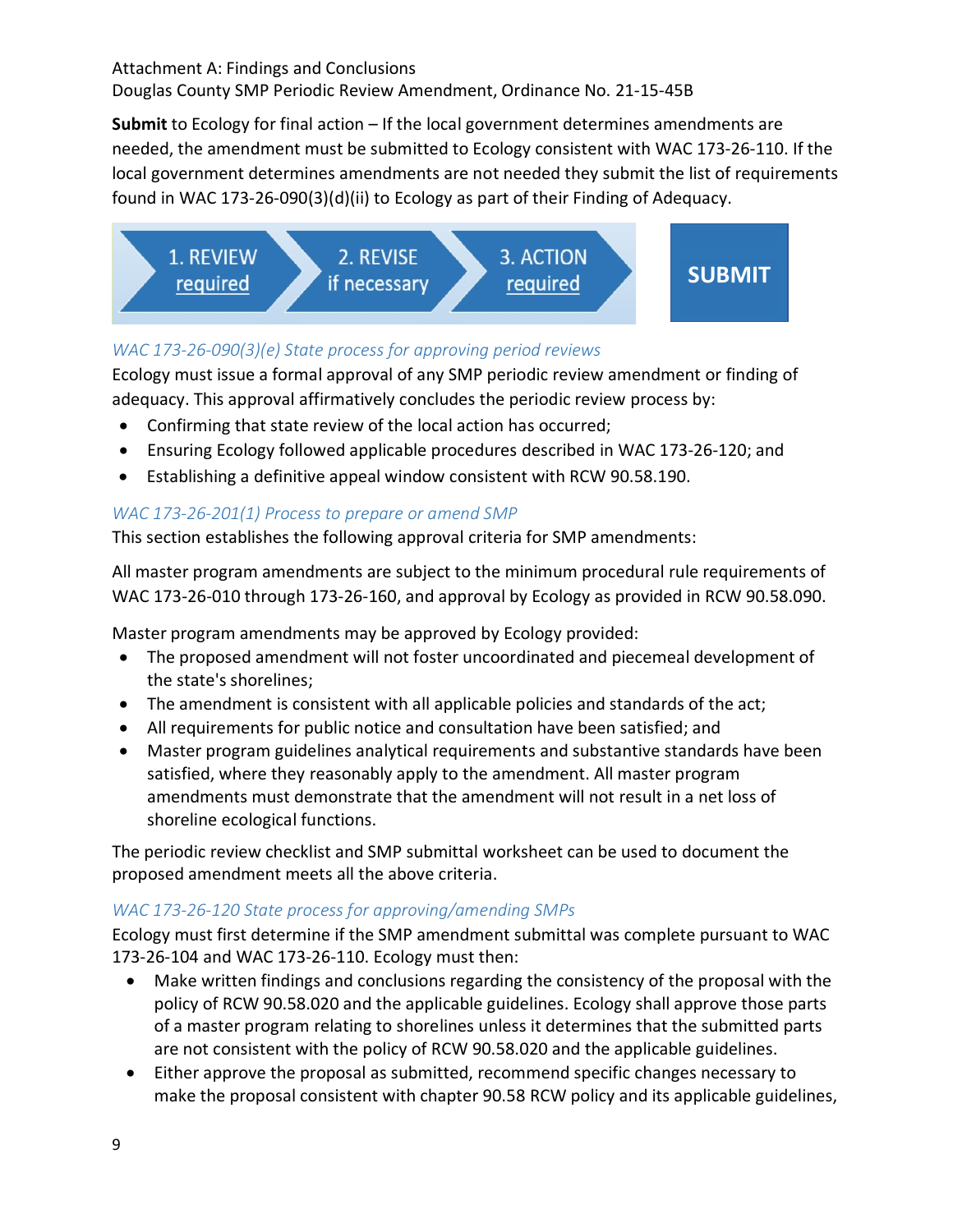or deny the proposal in those instances where no alteration of the proposal appears likely to be consistent with the policy of RCW [90.58.020](http://app.leg.wa.gov/RCW/default.aspx?cite=90.58.020) and the applicable guidelines.

# Consistency Review

# *Consistency with Chapter 90.58 RCW*

The proposed amendment has been reviewed for consistency with the policy of RCW 90.58.020 and the approval criteria of RCW 90.58.090(3), (4) and (5). The County has also provided evidence of its compliance with SMA procedural requirements for amending their SMP contained in RCW 90.58.090(1) and (2).

## *Consistency with applicable guidelines (Chapter 173-26 WAC, Part III)*

The proposed amendment has been reviewed for compliance with the requirements of the applicable SMP Guidelines (WAC 173-26-171 through 251 and 173-26-020 definitions). This includes review for compliance with the SMP amendment criteria found in WAC 173-26- 201(1)(c) along with review of the SMP Periodic Review Checklist completed by the County.

#### *Consistency with SEPA Requirements*

The County submitted evidence of SEPA compliance in the form of a SEPA checklist and issued a Determination of Non-Significance (DNS) for the proposed SMP amendment.

## Other Studies or Analyses supporting the SMP amendments

Ecology also reviewed supporting documents prepared by the County in support of the SMP amendments. These documents include the public participation plan, the periodic review checklist, the comment summary and response, and the staff reports on the SMP Periodic Review amendment.

# CONCLUSIONS OF LAW

After review of the complete record submitted and all comments received, we conclude that the County's proposed amendment is consistent with the policy and standards of RCW 90.58.020 and RCW 90.58.090 and the applicable SMP guidelines (WAC 173-26-171 through 251 and .020 definitions).

Ecology concludes that the proposed amendment satisfies the criteria for approval of amendments found in WAC 173-26-201(1)(c). This includes the conclusion that approval of the SMP amendment will not foster uncoordinated and piecemeal development of the state's shorelines (WAC 173-26-201(1)(c)(i)) and will assure no net loss of shoreline ecological functions will result from implementation of the amended SMP (WAC 173-26-201(1)(c)(iv) and WAC 173-26-186(8)).

Ecology concludes that the County has complied with the requirements of RCW 90.58.100 regarding the SMP amendment process and contents.

Ecology concludes that the County has complied with the purpose and intent of the amendment process requirements contained in RCW 90.58.130, WAC 173-26-090, and WAC 173-26-104, including conducting public hearings, notices, consultation with parties of interest and solicitation of comments from tribes, government agencies, and Ecology.